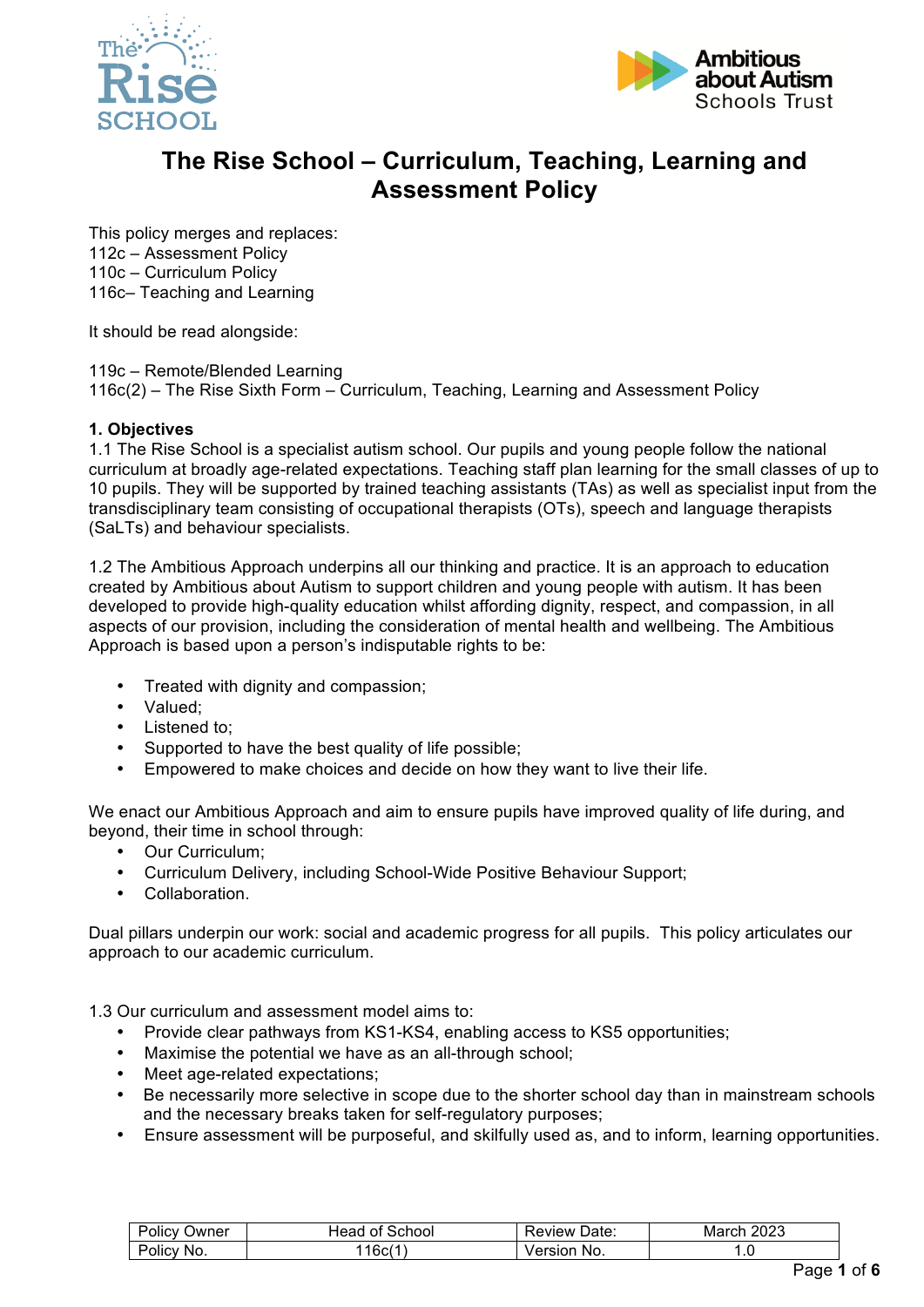# **2. Legislation and guidance**

2.1 This policy reflects the requirements for academies and free schools to provide a broad and balanced curriculum as per the Academies Act 2010, and the National Curriculum programmes of study which the school has chosen to follow in many subjects, including English, Maths and Science.

2.2 It also reflects requirements for inclusion and equality as set out in the Special Educational Needs and Disability Code of Practice 2014 and Equality Act 2010, and refers to curriculum-related expectations of governing boards set out in the Department for Education's Governance Handbook.

2.3 It also refers to statutory reporting requirements set out in the Education (Pupil Information) (England) Regulations 2005: schedule 1.

# **3. Principles**

Curriculum and assessment are inextricably linked and are integral parts of the teaching and learning process.



| $\overline{\phantom{0}}$<br><i>J</i> wner<br>וור<br>$\sim$ | School<br>ωL<br>−⊷<br>71 U | Date:<br>`view | 2023<br>.<br>Mar |
|------------------------------------------------------------|----------------------------|----------------|------------------|
| -<br>No.<br>ΌΙΙΟ                                           | 16с(.                      | NO.            | ب                |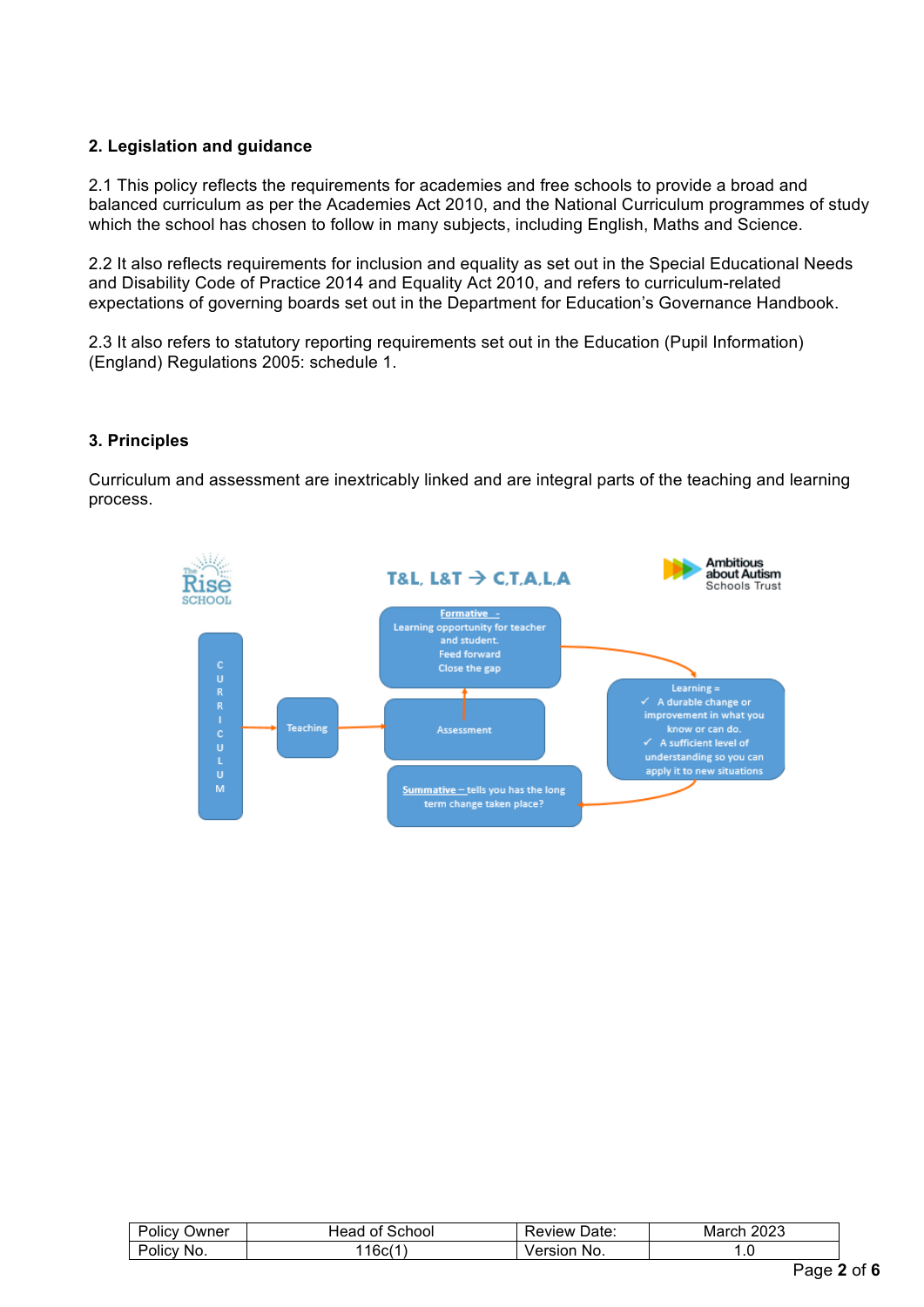# 3.1 Curriculum Principles

The term curriculum relates to both the *range* of subjects that are offered at The Rise and the *content* delivered within each subject.

In terms of the range, the curriculum is divided into nine zones, each of which contributes to the development of the key skills (academic and personal) in order to be successful. Our social curriculum is a fourth "core" subject and is essential for the holistic development and wellbeing for our young people.

Secondary pupils will study a suite of qualifications which will balance academic rigour with other important curriculum offerings such as the social curriculum, PE, swimming etc. We will enable pupils to achieve a suite of qualifications which includes GCSE, Level 2 certificates, Functional skills, Entry Level certificates and the Duke of Edinburgh Award.

Sex and relationship education is addressed at age-appropriate detail through Personal, Social and Health Education (PSHE), spiritual, moral, social and cultural development, including the promotion of British values, is addressed via PSHE, assemblies and form time discussions.

In terms of curriculum content, The Rise delivers a centrally planned curriculum that builds coherently from KS1 – KS4. Teachers are expected to follow this curriculum which is set out in the long-term plans and the curriculum overview documents. Teachers devise individual lesson plans in order to achieve the learning goals set out in the curriculum overview.

#### 3.2 Teaching and Learning Principles

The Rise School has high expectations of, and is (ambitions) ambitious for, all its pupils in all aspects of school life. We recognise that many pupils may have significant gaps in their learning based on a turbulent previous experience in education.

#### 3.2.1 Planning

All planning should be based on prior learning, differentiated to meet all pupils' needs and carefully sequenced to lead to progress.

#### 3.2.2 Pupils' work

Pupils will be encouraged to maintain high standards when it comes to the presentation of their work – this will look different in different subjects.

#### 3.2.3 Feedback

The Rise promotes the importance of regular feedback/feedforward to help a pupil make progress. This can take many forms including:

- Self and peer assessment (using answers, checklist criteria, key word lists, model examples);
- Teacher led feedback on strengths/areas for development verbally or written;
- Exemplar work shared with the class;
- Analysis of whole class performance to inform future teaching;
- 1-1 verbal feedback during the lesson.

Given the small size of our classes, the latter is expected to form a frequent part of the teachers' feedback repertoire.

#### 3.2.4 The Learning Environment

The classroom should promote effective learning. We expect that all pupils will experience consistently high-quality learning environments:

• Displays with information that is helpful for pupils on their current topics;

| Policy     | Head of School | Date:       | 2023  |
|------------|----------------|-------------|-------|
| Owner      |                | Review      | March |
| Policy No. | 116c(1)        | Version No. | . . u |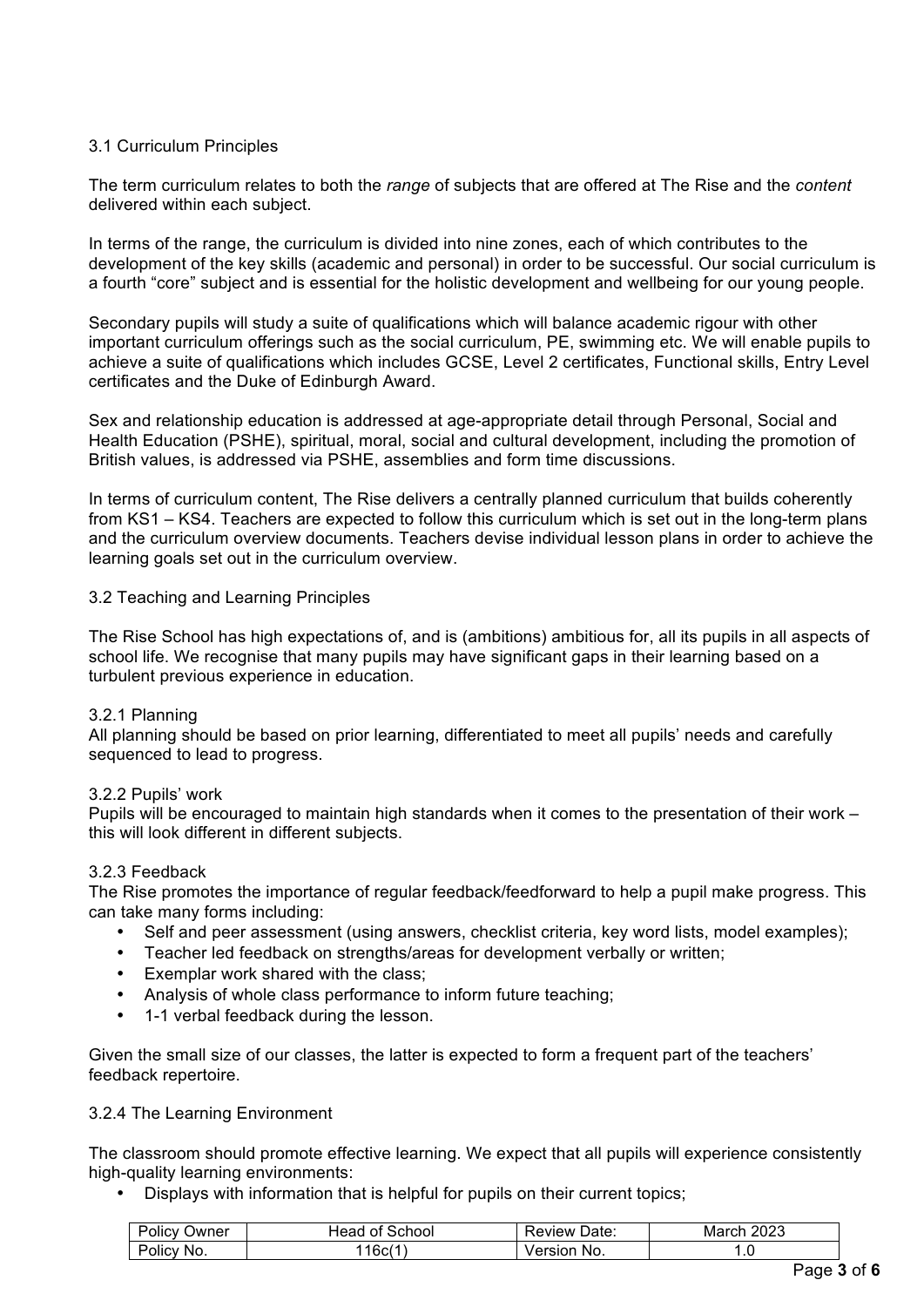- Quality displays celebrating the pupil's work;
- Behaviour prompts and expectations;
- All classrooms will be clean, tidy and uncluttered.

Corridor displays change every term.

#### 3.3 Principles of assessment

In the creation of this assessment, tracking and reporting system, we intend to create a system that:

- Is functional for small cohorts;
- Is in line with current educational thinking/research;
- Is accurate (or honest about what it can't be) and has internal integrity so that when pupils complete national, standardised assessments (GL/KS2/KS4) then the outcome is predictable/coherent;
- Is sustainable (workload);
- Produces information that makes sense/useful to a range of stakeholders. Each stakeholder has different ways they engage with the system/information and different priorities;
- Uses a range of assessment tools (eg. BPI, Essential for Living (Essential 8) and Vineland Adaptive Scale) to provide a comprehensive baseline of barriers to learning which will inform pupils' ISPs.

#### **4. Assessment approach**

We use three broad overarching forms of assessment: day-to-day in-school formative assessment, inschool summative assessment and nationally standardised summative assessment – including KS1 and KS2 SATS, GL assessments in English, Maths and Science, KS4 qualifications such as GCSE and other Level 2 qualifications.



# **The Rise Assessment Model**



| ⊃wner<br>olicy' | School<br>οt<br><sub>1ead</sub> | Date.<br>eview | 2023<br><b>March</b> |
|-----------------|---------------------------------|----------------|----------------------|
| No.<br>POIIC'   | 16CL.                           | No.            | . ب                  |

**Ambitious** about Autism **Schools Trust**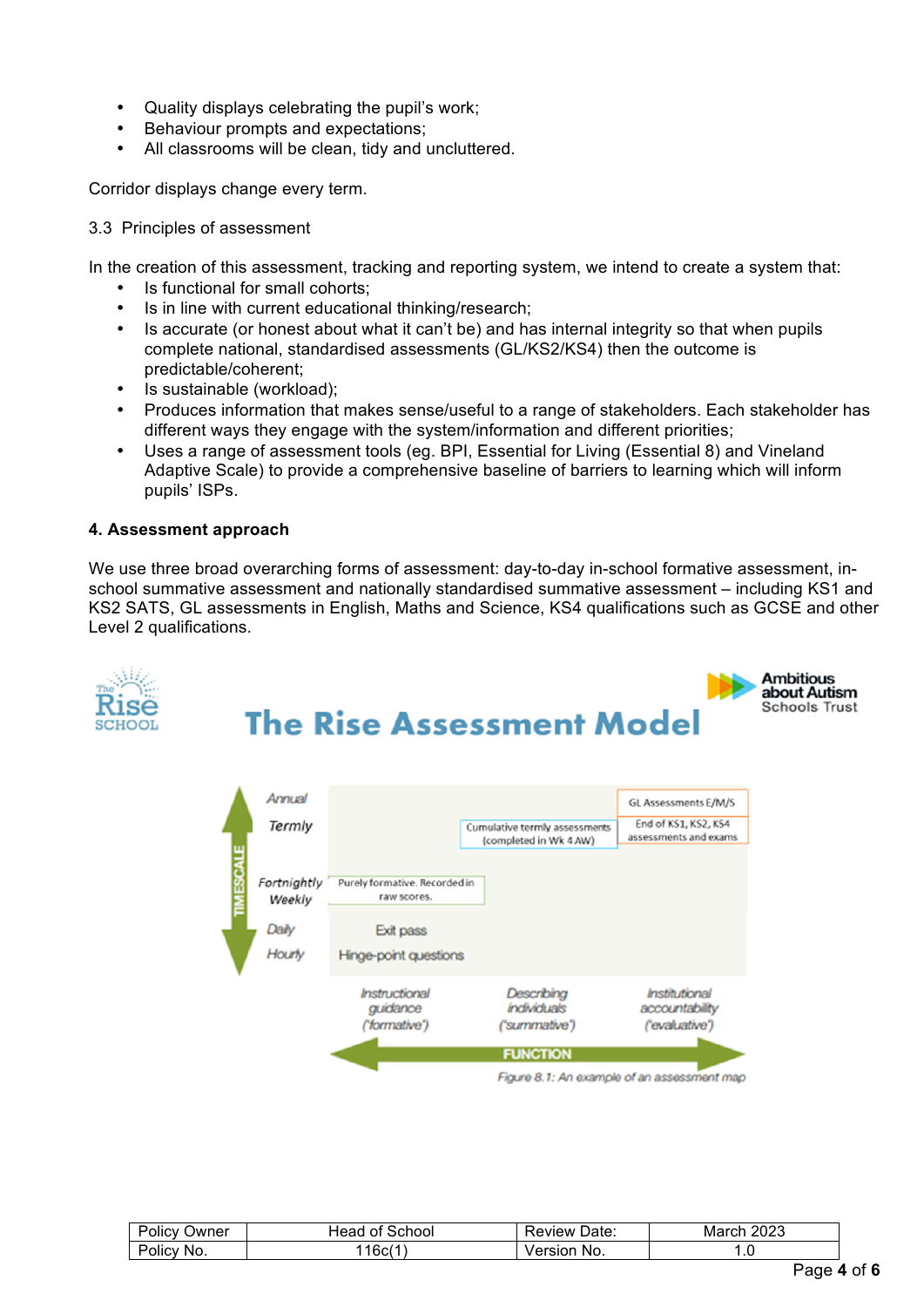# **5. Roles and Responsibilities, including monitoring:**

|                                              | <b>Curriculum</b>                                                                                                                                                                                                                                                                                                                                                                                                                                                                                                                 | <b>Learning and Teaching</b>                                                                                                                                                                                                                                                                                                                                                                                                                                                                                                | <b>Assessment</b>                                                                                                                                                                                                                                                                                                                                       |
|----------------------------------------------|-----------------------------------------------------------------------------------------------------------------------------------------------------------------------------------------------------------------------------------------------------------------------------------------------------------------------------------------------------------------------------------------------------------------------------------------------------------------------------------------------------------------------------------|-----------------------------------------------------------------------------------------------------------------------------------------------------------------------------------------------------------------------------------------------------------------------------------------------------------------------------------------------------------------------------------------------------------------------------------------------------------------------------------------------------------------------------|---------------------------------------------------------------------------------------------------------------------------------------------------------------------------------------------------------------------------------------------------------------------------------------------------------------------------------------------------------|
| Governing Body                               | Oversee that a robust<br>framework is in place for setting<br>curriculum priorities, which are<br>ambitious, complies to its<br>funding agreement and teaching<br>a "broad and balanced<br>curriculum" which includes<br>English, maths, and science,<br>and enough teaching time is<br>provided for pupils to cover the<br>requirements in pupil's ECHPs                                                                                                                                                                         | Ensure proper provision is made for<br>The Rise pupils with their special<br>educational needs and range of<br>abilities.<br>Monitors the improvement of L&T<br>via the SEF review and<br>implementation of the SDP<br>Carry out focus visits to observe<br>T&L in practise.<br>Support the use of appropriate<br>teaching strategies by allocating<br>resources effectively<br>Monitor pupil attainment<br>Ensure that staff development and<br>performance management policies<br>promote outstanding quality<br>teaching | Be familiar with, and ensure<br>implementation of, statutory<br>assessment systems as well<br>as how the school's own<br>system of non-statutory<br>assessment captures the<br>attainment and progress of all<br>pupils<br>Hold school leaders to<br>account for improving pupil<br>and staff performance by<br>rigorously analysing<br>assessment data |
| <b>Head of School</b>                        | Ensure that all subjects which<br>the school chooses to offer,<br>have aims and objectives which<br>reflect the overall aims of the<br>school<br>Ensure the amount of time<br>provided for teaching the<br>required elements of the<br>curriculum is adequate and is<br>reviewed by the governing board<br>Involve the governing board in<br>decision-making processes that<br>relate to the breadth and<br>balance of the curriculum<br>Ensure Proper provision is in<br>place for pupils with different<br>abilities and needs. | Ensure that the school buildings and<br>premises are best used to support<br>successful teaching and learning                                                                                                                                                                                                                                                                                                                                                                                                               | Ensure that the policy is<br>adhered to<br>Ensure the school's<br>procedures for assessment<br>meet all legal requirements<br>Report to governors on all key<br>aspects of pupil progress and<br>attainment, including current<br>standards and trends over<br>previous years                                                                           |
| Assistant head<br>teacher                    | Review and update this policy<br>annually.<br>Ensure the policy is adhered to.<br>Manage requests to withdraw<br>children from curriculum<br>subjects, where appropriate                                                                                                                                                                                                                                                                                                                                                          | Lead the observation processes.<br>Review and update "The Rise Way"<br>Organise the sharing of termly<br>reports with parents and parents'<br>evenings.<br>Ensure a high quality CPD provision<br>for all aspects of C,L,T&A is in<br>place.                                                                                                                                                                                                                                                                                | Monitor standards in core<br>subjects<br>Analyse pupil progress and<br>attainment, including<br>individual pupils and specific<br>groups<br>Prioritise key actions to<br>address underachievement                                                                                                                                                       |
| Wider<br>Leadership<br>Team/Subject<br>Leads | Ensure that long term planning<br>and medium term curriculum<br>overviews are in place.<br>Lead the review and adaptation<br>of these documents.                                                                                                                                                                                                                                                                                                                                                                                  | Undertake regular supportive,<br>ungraded observations.                                                                                                                                                                                                                                                                                                                                                                                                                                                                     | Ensure that high quality<br>summative assessments are<br>in place.<br>Monitor that formative<br>assessment is taking place.<br>Analyse summative<br>assessment data and input<br>into the school review<br>process.                                                                                                                                     |

| Policy<br>⊃wner | : School<br>⊣ead<br>0t | Date:<br>Review | 2023<br>March |
|-----------------|------------------------|-----------------|---------------|
| Policy<br>No.   | . 16c(1                | No.<br>Version  | . . U         |